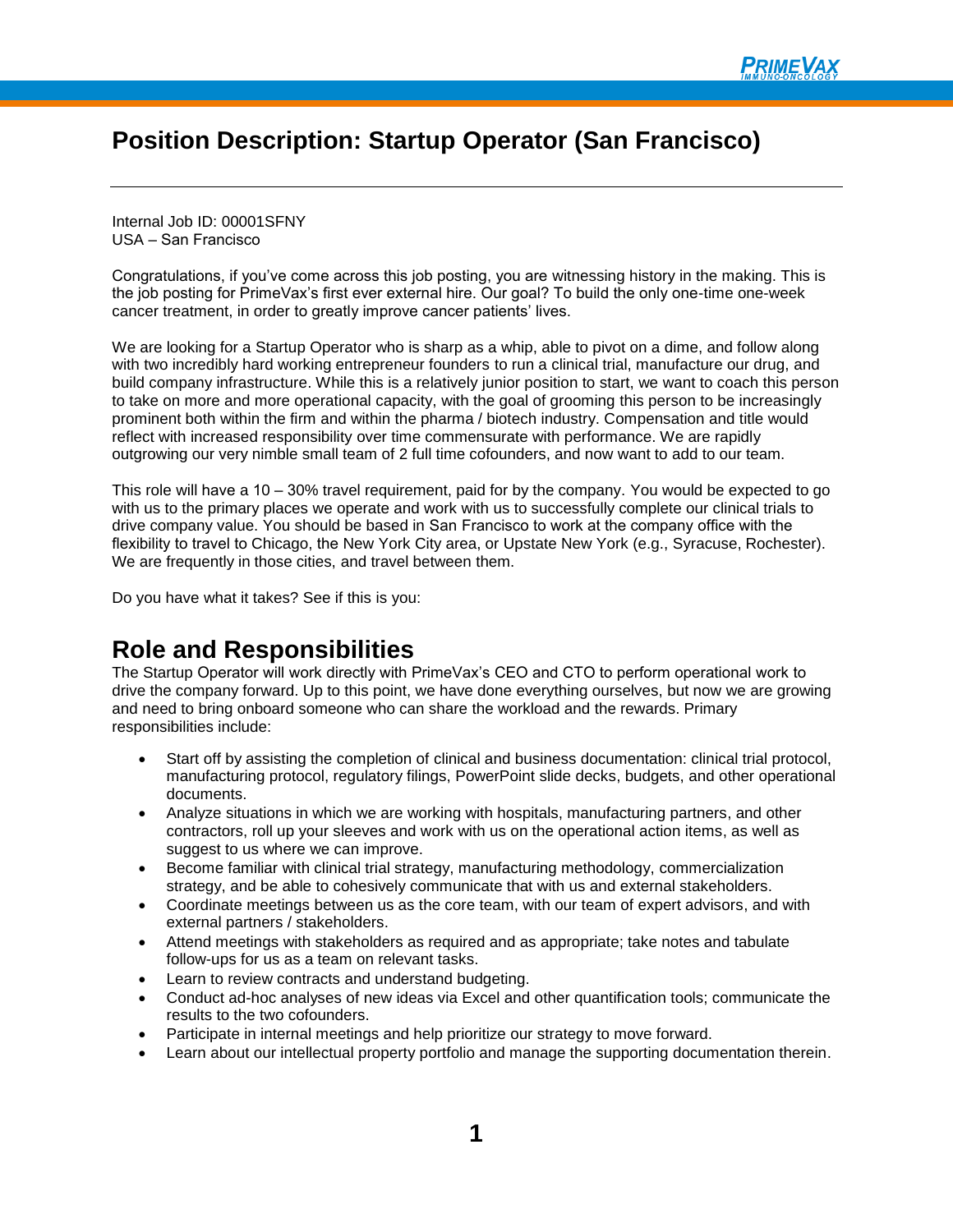

- Help us improve data and file management, perhaps with a dropbox or other shared data service that allows us to scale as we grow to even more employees.
- Help with updating the website with relevant news, coordinate press release schedules, and other external facing activities.
- Complete admin items like book travel, manage calendars, book meetings, schedule appointments, work with our bookkeeper, our tax accountants, make copies, send documents, etc.

# **Qualifications**

We have gotten this far only by doing things very differently than everyone else, and we expect the same of you. We are not looking for another cookie cutter person who wants to work 9 to 5 and always have perfect work-life balance. We need someone who wants to dive in and deliver on results, and who wants to be rewarded for it as we continue our astronomical growth rate.

- Above all else, **you must have grit**. Ability to tough it out, think clearly in high pressure situations, and have a desire to work with a team who has given their lives to get us where we are now.
- Natural curiosity, drive toward self-improvement, and demonstrated ability make an impact. You must innately want to contribute to both science and business to bring into reality world-changing products.
- Ability to learn from, and be minimally discouraged by, failure. It's okay to mess up, it's not okay to not learn from it.
- Expert note-taker. We take a lot of notes. It's how we stay organized and not drop the ball.
- Process-oriented and detail-oriented mindset. You must think in the nuts and bolts of how complex ideas and structures are put together.
- Impact-analysis mindset. The only certainty we have in the future is change. When something changes, you must instinctively think about what impact that change may have on our strategy, our timelines, our operations, our budget, our patients, our competition, etc.
- Communication skills. Having the ability to articulate complex ideas at both a detailed level and a complex level, and knowing the appropriate time to do which, is very important.
- 2 4 years of high performance as a startup operator (e.g., first 10 employees), a clinical research coordinator, an immunology wet lab technician, a strategy consultant, an analyst at a financial services firm, or other relevant role, in a high functioning / multi-skill set capacity.
- Understanding of science immunology, wet lab procedures, manufacturing specifications, and process documentation greatly preferred.
- The more understanding / experience of the following, the better: oncology, immunology, cell biology, virology, the immuno-oncology landscape.
- The more understanding / experience of the following, the better: startup methodologies, management principles, sales / business development, website / social media management.
- Years of Microsoft office suite software experience required, some design knowledge preferred.

# **About PrimeVax Immuno-Oncology, Inc.**

PrimeVax Immuno-Oncology, Inc. is a fundamentally different biotech. We are building the only one-time one-week cancer treatment in the world. We believe we are least 2 standard deviations out from the norm. Our patented technology leverages a dengue virus and an autologous dendritic cell therapy in rapid succession. We intend to generate a very strong innate and adaptive immune reaction at the same time, while also redirecting that immune reaction toward the patient's own tumors antigens.

At PrimeVax, we like to think of ourselves as the "anti-checkpoint inhibitors," as in, we are not content with just being another targeted therapy. And between our starting our first clinical trial, improving our drug portfolio, figuring out patient recruitment strategy, and building better relationships with big pharmaceutical companies, it is a very exciting time to join PrimeVax.